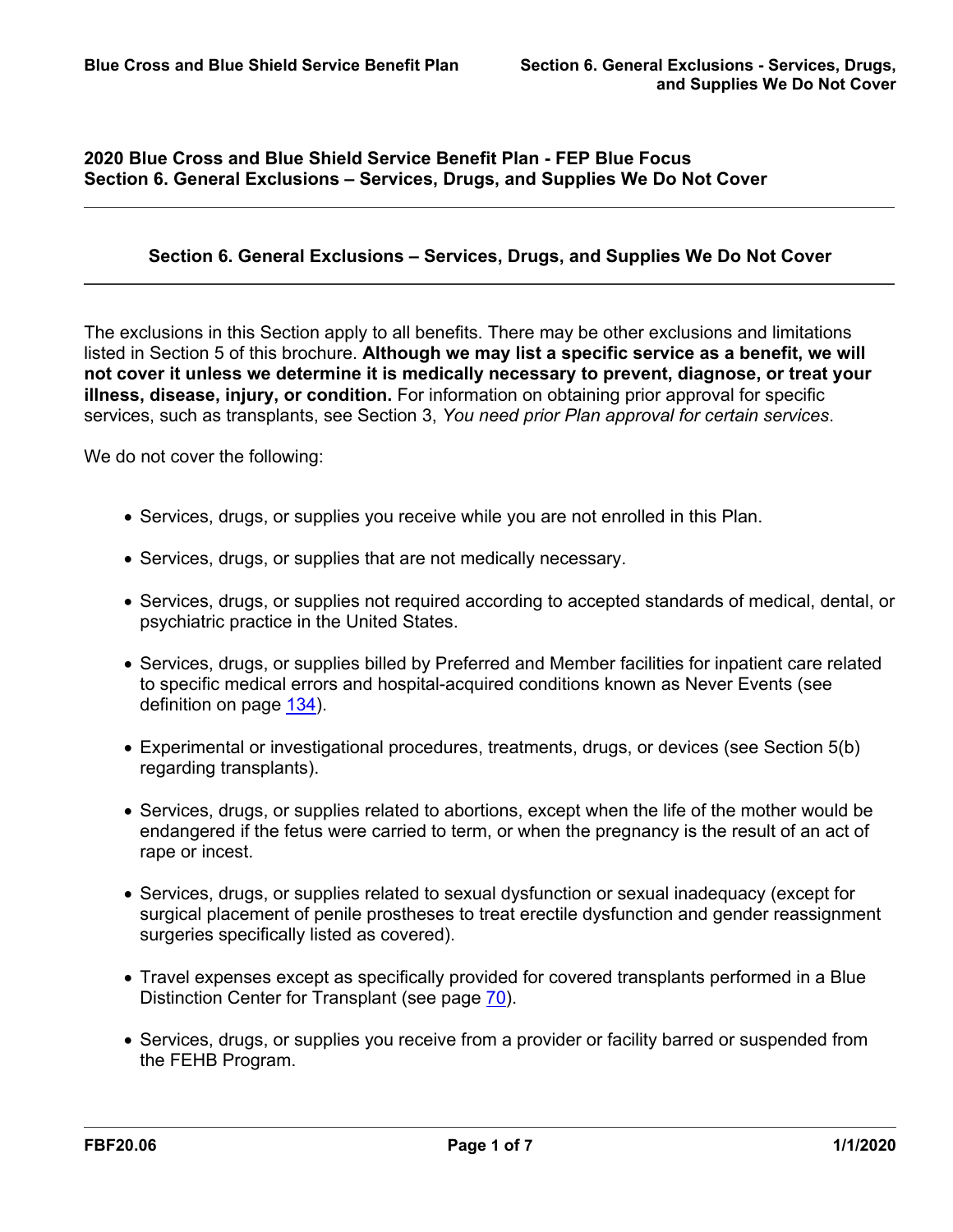- Services, drugs, or supplies you receive in a country sanctioned by the Office of Foreign Assets Control (OFAC) of the U.S. Department of the Treasury, from a provider or facility not appropriately licensed to deliver care in that country.
- Services or supplies for which no charge would be made if the covered individual had no health insurance coverage.
- Services, drugs, or supplies you receive without charge while in active military service.
- Charges which the enrollee or Plan has no legal obligation to pay, such as excess charges for an annuitant age 65 or older who is not covered by Medicare Parts A and/or B (see page [128](a8376318-ebd6-421f-be63-acf8c88376a1_1d20a582-6394-4f1a-819f-9198442b1821.html?v=32493)), doctor's charges exceeding the amount specified by the Department of Health & Human Services when benefits are payable under Medicare (limiting charge, see page [129\)](a8376318-ebd6-421f-be63-acf8c88376a1_fd177d67-31ae-4ec1-b3e4-0ff35ff7fe4f.html?v=32493), or state premium taxes however applied.
- Prescriptions, services or supplies ordered, performed, or furnished by you or your immediate relatives or household members, such as spouse, parents, children, brothers, or sisters by blood, marriage, or adoption.
- Services or supplies furnished or billed by a noncovered facility, except that medically necessary prescription drugs; oxygen; and physical, speech, and occupational therapy provided by a qualified professional therapist on an outpatient basis are covered subject to Plan limits.
- Services, drugs, or supplies you receive from noncovered providers.
- Services, drugs, or supplies you receive for cosmetic purposes.
- Services, drugs, or supplies for the treatment of obesity, weight reduction, or dietary control, except for office visits, diagnostic tests, and procedures and services for the treatment of morbid obesity listed on pages [61](a8376318-ebd6-421f-be63-acf8c88376a1_4be0ff5b-d31d-4af8-aa21-69648d55dfdd.html?v=32493)[-62.](a8376318-ebd6-421f-be63-acf8c88376a1_9e0d1846-9c9d-47f0-8cd1-069a1c2ea3a1.html?v=32493)
- Services you receive from a provider that are outside the scope of the provider's licensure or certification.
- Any dental or oral surgical procedures or drugs involving orthodontic care, the teeth, dental implants, periodontal disease, or preparing the mouth for the fitting or continued use of dentures, except as specifically described in Section 5(g), *Dental Benefits*, and Section 5(b) under *Oral and Maxillofacial Surgery*.
- Dental and orthodontic services, except for treatment of accidental injury as described on page [103](a8376318-ebd6-421f-be63-acf8c88376a1_9eb0d41e-c108-4222-b78c-210ec5833e61.html?v=32493), or oral surgery as described on page [64.](a8376318-ebd6-421f-be63-acf8c88376a1_6ce0191c-9cd4-4d3c-a43e-b696b38e98fb.html?v=32493)
- Orthodontic care for malposition of the bones of the jaw or for temporomandibular joint (TMJ) syndrome.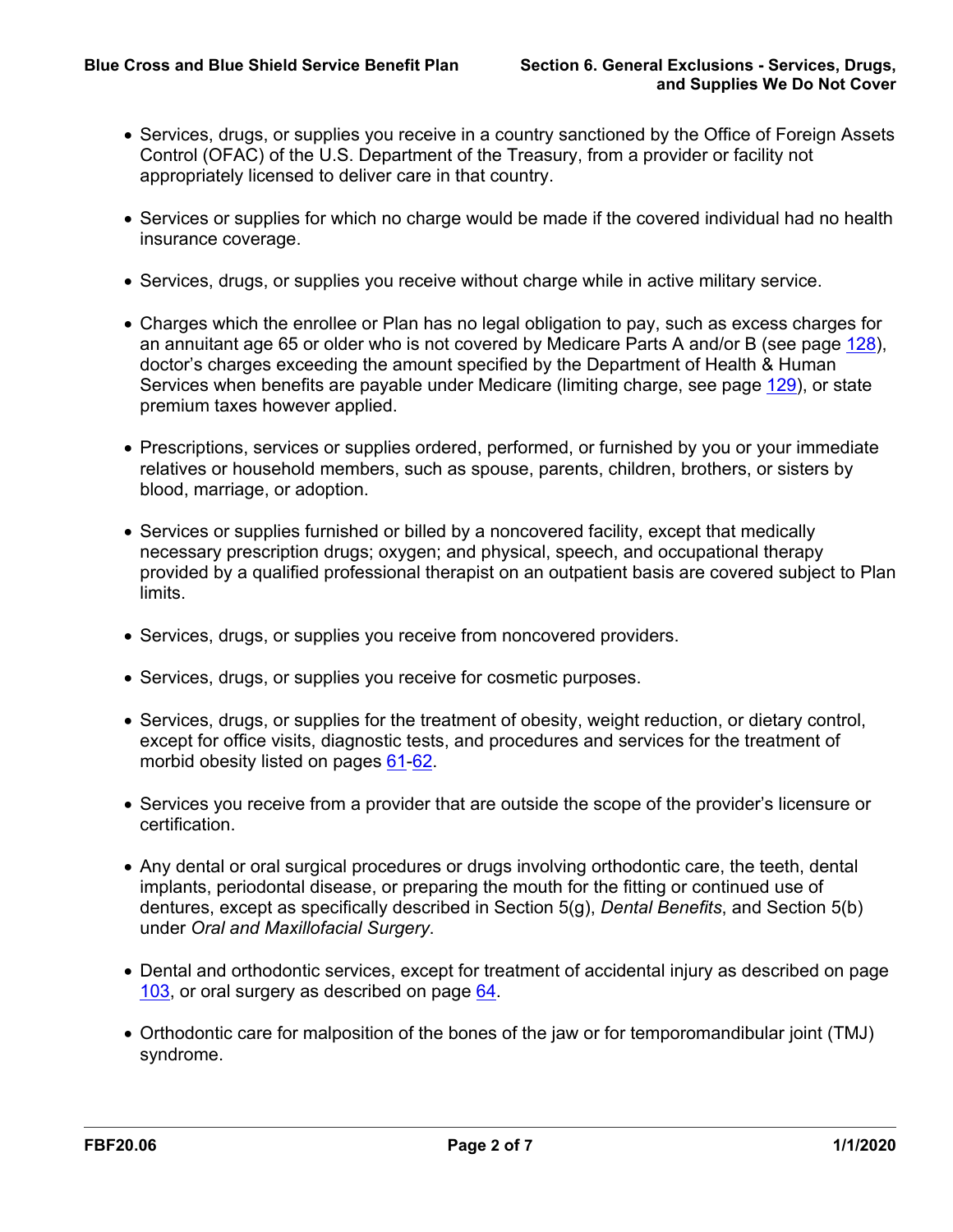- Services of standby physicians.
- Self-care or self-help training.
- Custodial or long term care (see *Definitions*).
- Personal comfort items such as beauty and barber services, radio, television, or telephone.
- Furniture (other than medically necessary durable medical equipment) such as commercial beds, mattresses, chairs.
- Routine services, such as periodic physical examinations; screening examinations; immunizations; and services or tests not related to a specific diagnosis, illness, injury, set of symptoms, or maternity care, except for those preventive services specifically covered under Preventive Care, Adult and Preventive Care, Child in Sections 5(a) and 5(c), the preventive screenings specifically listed on pages [41-](a8376318-ebd6-421f-be63-acf8c88376a1_43c1b3ad-57b8-4576-9ea0-0e45d22ede41.html?v=32493)[47](a8376318-ebd6-421f-be63-acf8c88376a1_caacf78e-46fe-4d6c-9d7b-3ba11d7d9a62.html?v=32493) and page [78;](a8376318-ebd6-421f-be63-acf8c88376a1_cbe58f9b-5321-4de6-b914-f9c546f072a0.html?v=32493) and certain routine services associated with covered clinical trials (see pages [123](a8376318-ebd6-421f-be63-acf8c88376a1_440c8cd7-9d2c-47fa-92eb-7d301c0eca6f.html?v=32493)[-124](a8376318-ebd6-421f-be63-acf8c88376a1_1858cf0d-5270-45b8-8834-b62e6019c692.html?v=32493)).
- Recreational or educational therapy, and any related diagnostic testing, except as provided by a hospital during a covered inpatient stay.
- Applied behavior analysis (ABA) and related services for any condition other than an autism spectrum disorder.
- Applied behavior analysis (ABA) services and related services performed as part of an educational program; or provided in or by a school/educational setting; or provided as a replacement for services that are the responsibility of the educational system.
- Topical Hyperbaric Oxygen Therapy (THBO).
- Research costs (costs related to conducting a clinical trial such as research physician and nurse time, analysis of results, and clinical tests performed only for research purposes).
- Professional charges for after-hours care, except when associated with services provided in a physician's office.
- Incontinence products such as incontinence garments (including adult or infant diapers, briefs, and underwear), incontinence pads/liners, bed pads, or disposable washcloths.
- Alternative medicine services including, but not limited to, botanical medicine, aromatherapy, herbal/nutritional supplements (see page [101](a8376318-ebd6-421f-be63-acf8c88376a1_7c2fa7f8-602e-4190-915b-386ac7ec03ca.html?v=32493)), meditation techniques, relaxation techniques, movement therapies, and energy therapies.
- Services, drugs, or supplies related to medical marijuana.
- Hearing aids including bone-anchored hearing aids.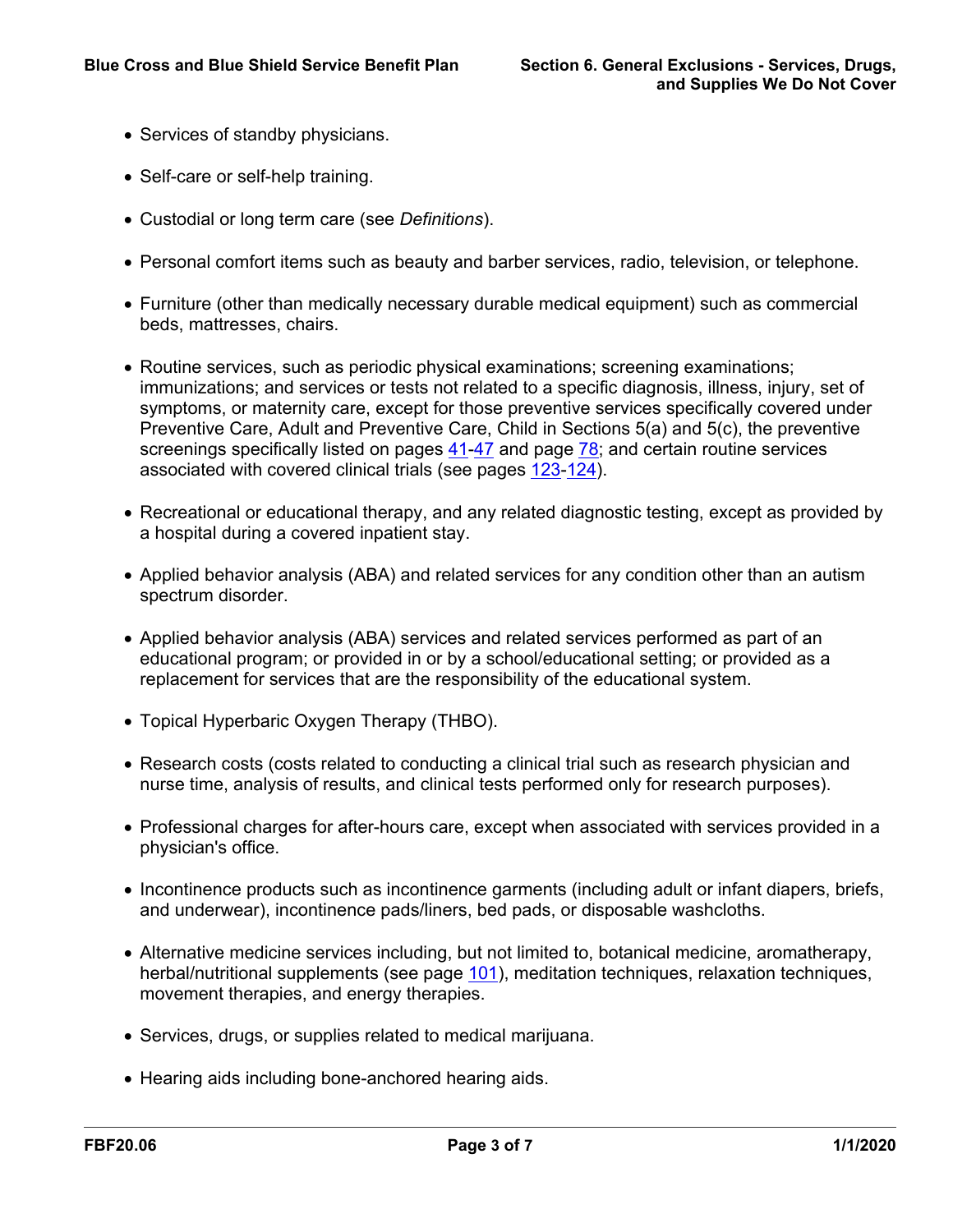- Advanced care planning, except when provided as part of a covered hospice care treatment plan (see page [81](a8376318-ebd6-421f-be63-acf8c88376a1_76436ae6-c105-40bc-a0a8-2826cf4293dc.html?v=32493)).
- Membership or concierge service fees charged by a healthcare provider.
- Fees associated with copies, forwarding or mailing of records except as specifically described in Section 8.
- Services not specifically listed as covered.

| general         |  |
|-----------------|--|
| exclusions      |  |
| services        |  |
| drugs           |  |
| supplies        |  |
| excluded        |  |
| limitations     |  |
| limited         |  |
| prevent         |  |
| diagnose        |  |
| treat           |  |
| disease         |  |
| injury          |  |
| condition       |  |
| transplants     |  |
| prescription    |  |
| dental          |  |
| psychiatric     |  |
| preferred       |  |
| member          |  |
| errors          |  |
| never           |  |
| events          |  |
| experimental    |  |
| investigational |  |
| treatments      |  |
| devices         |  |
| abortions       |  |
| fetus           |  |
| carried         |  |
| term            |  |
| pregnancy       |  |
| rape            |  |
| incest          |  |
| sexual          |  |
| inadequacy      |  |
| dysfunction     |  |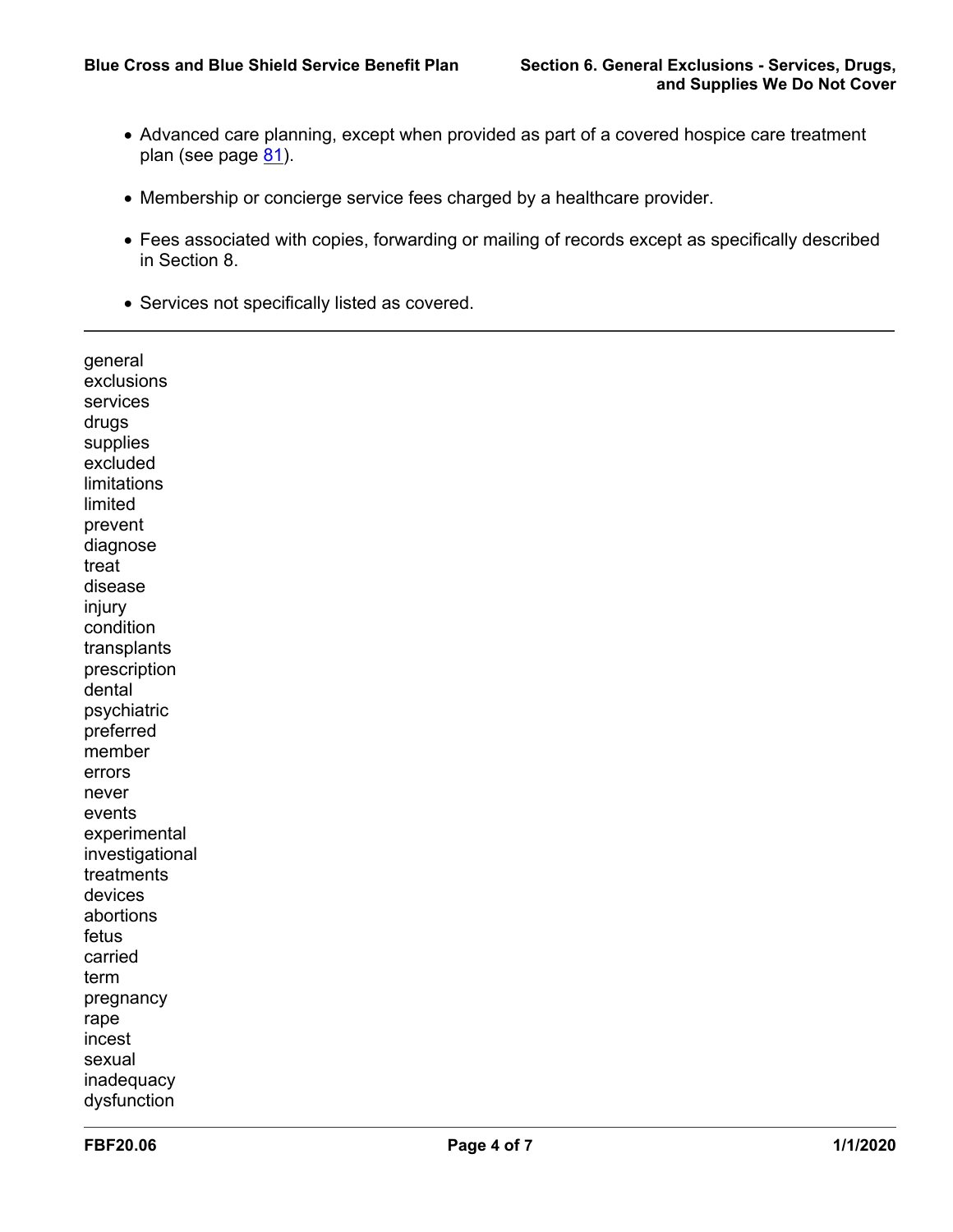prostheses gender reassignmetn surgeries traver blue distinction cener barred suspended office foreign assets control **OFAC** U.S. department treasury military medicare parts health human household relatives spouse parents children brothers sisters blood marriage adoption oxygen speech physical occupational therapist outpatient noncovered cosmetic obesity weight reduction dietary morbid bariatric surgery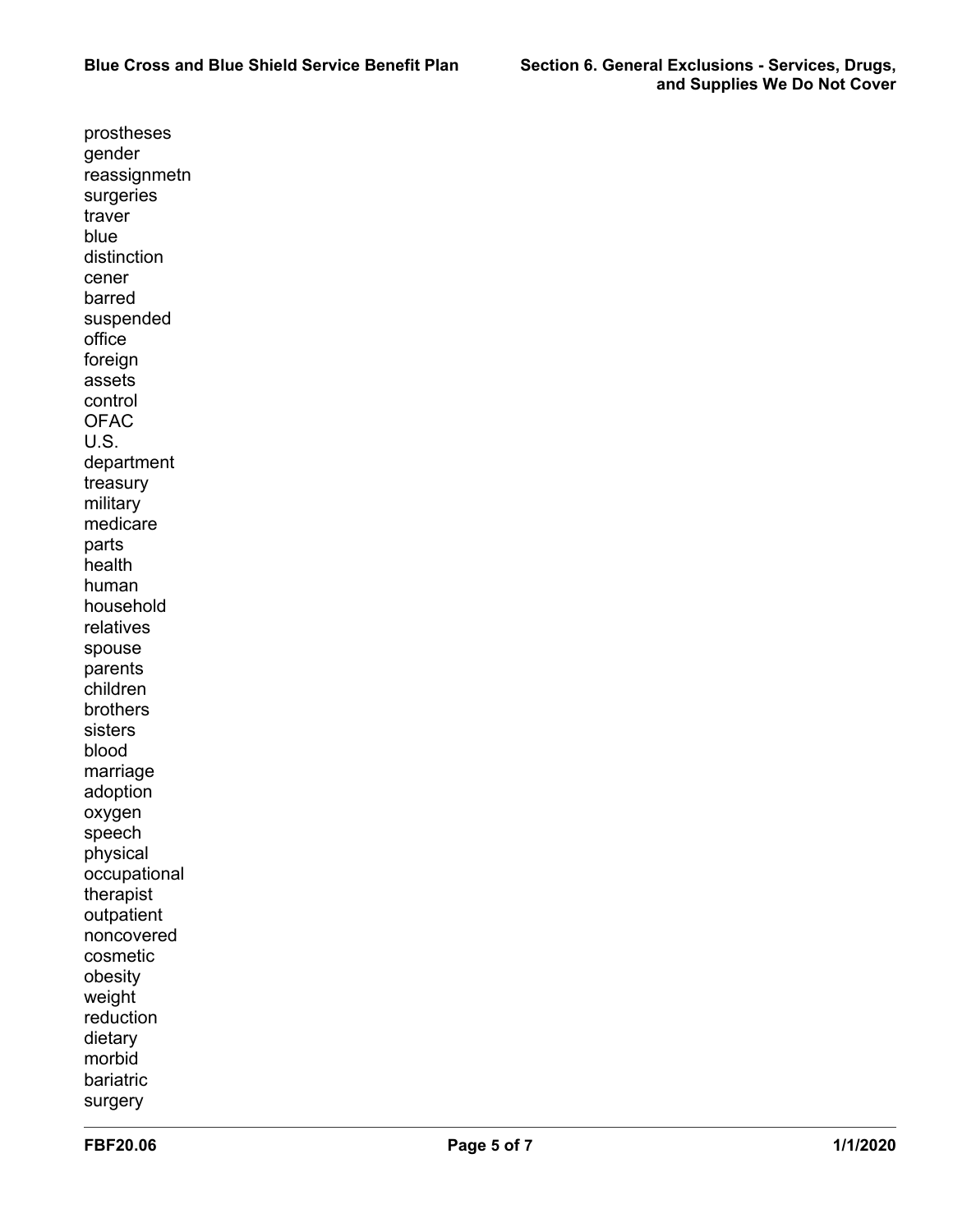licensure certification oral teeth orthodontic implants periodontal temporomandibular TMJ syndrome self-help custodial furniture comfort radio barber television telephone routine periodic examinations immunizations diagnosis illness maternily preventative recreational educational applied behaviour behavior ABA spectrum topical hyperbaric **THBO** research incontinence garments adult infant pads liners bed disposable alternative medicine botanical